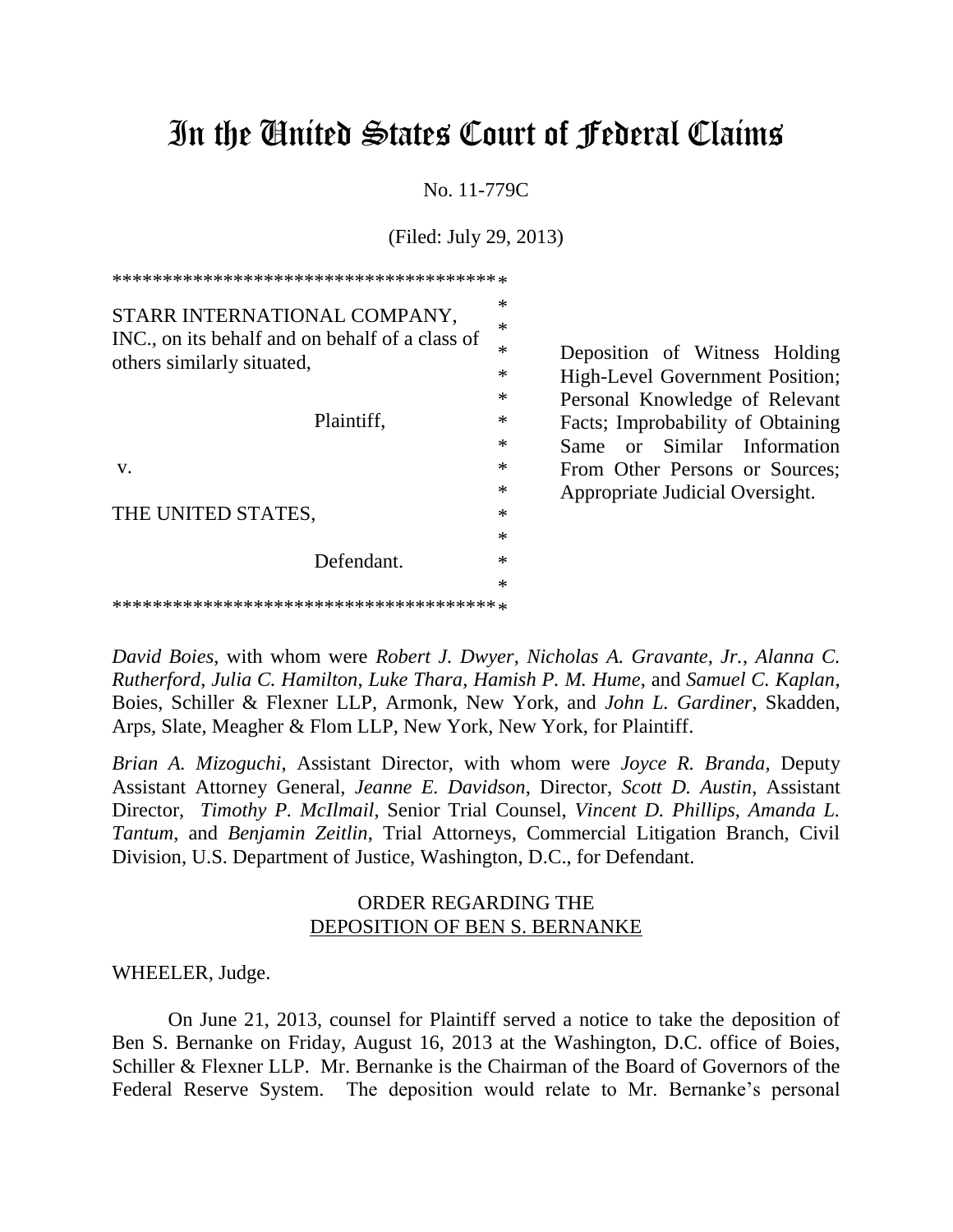involvement in the Government's decision to bail out American International Group, Inc. ("AIG") in September 2008, and his knowledge of the specific governmental actions taken to implement the bailout. Mr. Bernanke repeatedly has acknowledged that he was a key decision-maker on behalf of the Government, and his testimony unquestionably is relevant to the Fifth Amendment taking and illegal exaction claims before the Court. Defendant opposes this deposition on the ground that Mr. Bernanke is a high-ranking government official whose deposition should not be taken absent a showing of extraordinary circumstances.

After "meet and confer" efforts among counsel proved unsuccessful, Defendant filed a motion for a protective order on July 8, 2013 asking the Court to preclude the deposition of Mr. Bernanke. Defendant argues that a party seeking testimony from a high-level government official must show that the information sought from the official is "essential to his case, . . . [and] not obtainable from another source." Def's Mot. 2 (citing In re United States (Holder), 197 F.3d 310, 314 (8th Cir. 1999)). Defendant states that "[i]f other persons can provide the information sought, discovery will not be permitted against [a high-ranking] official." Id. (citing Holder, 197 F.3d at 314). Defendant contends that Plaintiff should be required to pursue other avenues of discovery first before seeking Mr. Bernanke's testimony. In its July 23, 2013 reply, Defendant also asserts that a deposition would interfere with Mr. Bernanke's important duties in managing the nation's economy and fiscal policy.

On July 16, 2013, Plaintiff filed its opposition to the Government's motion for a protective order. Plaintiff emphasizes the following reasons for taking Mr. Bernanke's deposition: (1) he was the key decision-maker in the Government's initiation of the bailout of AIG; (2) he has knowledge of relevant aspects of this case, including the Government's decision to offer AIG a loan, whether AIG was financially solvent, whether bankruptcy was a viable option for AIG, whether the Government's actions toward AIG were punitive, and whether the Government took control of AIG; (3) he has provided testimony before Congress regarding AIG at least five times; (4) he has given speeches at various organizations and has performed a lecture series available on the Federal Reserve website addressing the AIG bailout; and (5) he has written a book that in part discusses the AIG bailout. Pl.'s Opp. 1-2.

As a general rule, high-ranking government officials such as cabinet officers or department or agency heads cannot be forced to testify absent extraordinary circumstances. Simplex Time Recorder Co. v. Sec'y of Labor, 766 F.2d 575, 586-87 (D.C. Cir. 1985). However, the "[d]eposition of high ranking officials may be permitted where the official has first-hand knowledge related to the claim being litigated [and] only where it is shown that other persons cannot provide the necessary information." Bogan v. City of Boston, 489 F.3d 417, 423 (1st Cir. 2007). A plaintiff requesting such a deposition must establish that (1) the official has personal knowledge of relevant facts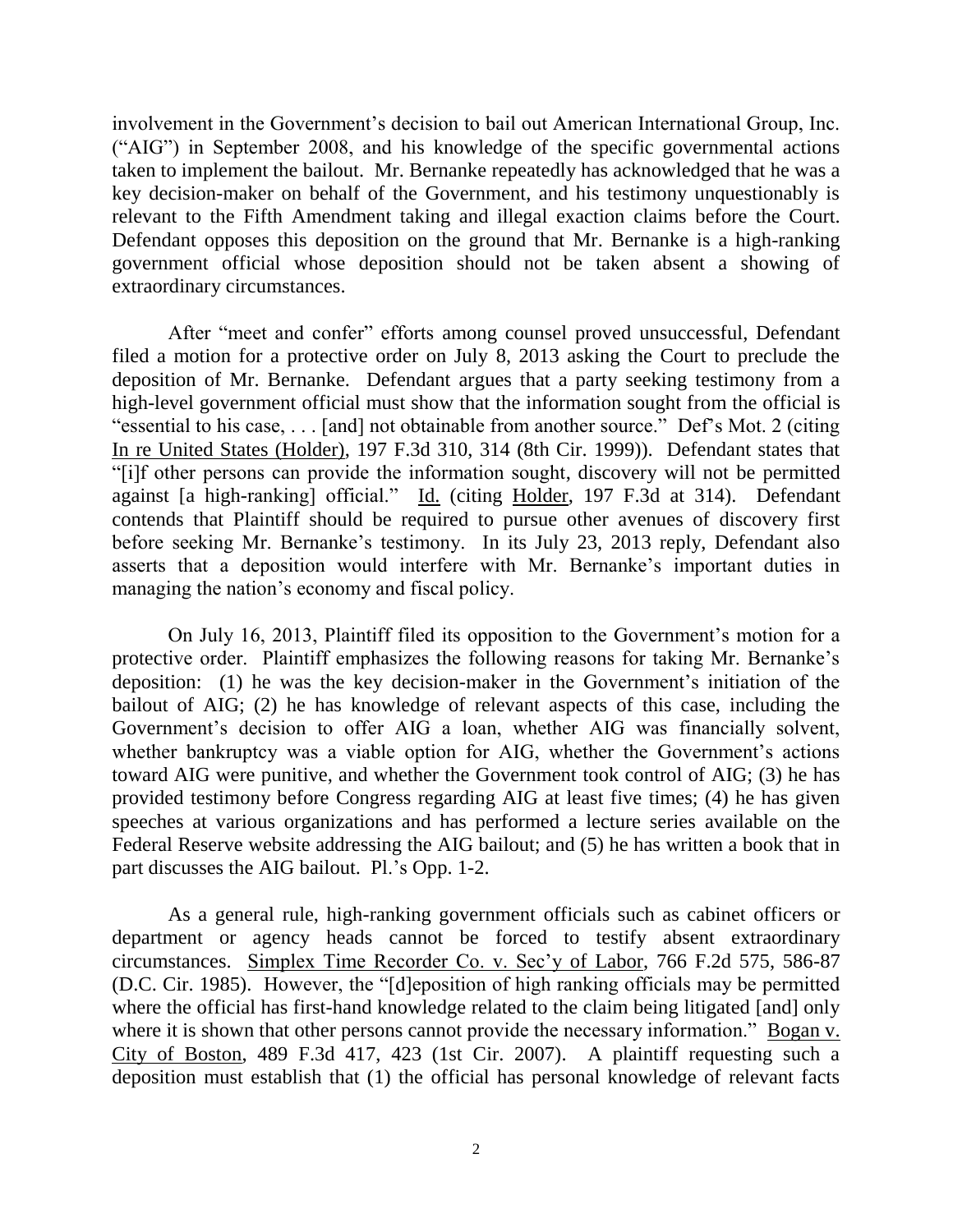necessary to the case, and (2) the information cannot be obtained through other sources. Holder, 197 F.3d at 314.

Obtaining the testimony of high-level government officials is a relatively routine practice in the Court of Federal Claims when the official has personal knowledge of relevant information. See, e.g., Moreland Corp. v. United States, 76 Fed. Cl. 268, 270 n.2 (2007) (noting that trial witnesses included Anthony Principi, former Secretary of Veterans Affairs); Energy Capital Corp. v. United States, 60 Fed. Cl. 315, 318-19 (2004) (ordering the deposition of former Secretary of Housing and Urban Development Andrew Cuomo as to his personal knowledge of relevant facts); McDonnell Douglas Corp. v. United States, 35 Fed. Cl. 358, 366 n.9 (Fed. Cl. 1996) *rev'd in part on other grounds, vacated in part on other grounds, and remanded*, 182 F.3d 1319 (Fed. Cir. 1999) (describing deposition and trial testimony of Secretary of Defense Richard B. Cheney regarding termination for default of the A-12 aircraft program); Langenegger v. United States, 5 Cl. Ct. 229, 234 (1984), *aff'd in part and vacated in part,* 756 F.2d 1565 (Fed. Cir. 1985) (permitting depositions of senior State Department officials).<sup>1</sup> This practice can hardly be surprising, given the very essence of the Court's jurisdiction, which allows private citizens to sue the federal government for monetary redress. As stated by President Abraham Lincoln and memorialized on the lobby wall of the National Courts Building, "[i]t is as much the duty of Government to render prompt justice against itself, in favor of citizens, as it is to administer the same between private individuals." 62 Cong. Globe, 37th Cong., 2d Sess., App. at 2 (1862). In large cases challenging actions at the top levels of the Government, it is unremarkable that high-level government officials will play a role in the litigation.

Here, the Court concludes that Plaintiff should be permitted to depose Mr. Bernanke. The Court is persuaded that Mr. Bernanke is a key witness in this case, and that his testimony will be highly relevant to the issues presented. Because of Mr. Bernanke's personal involvement in the decision-making process to bail out AIG, it is improbable that Plaintiff would be able to obtain the same testimony or evidence from other persons or sources. Unlike the cases cited by Defendant where the high-level government official had little or no personal involvement, Mr. Bernanke was a central figure in the Government's 2008 determination of how it should handle AIG's fiscal difficulties. To rule otherwise would deprive the Court of important relevant evidence in its fact-finding and resolution of this case. Indeed, the Court cannot fathom having to decide this multi-billion dollar claim without the testimony of such a key government decision-maker. These facts constitute "extraordinary circumstances" for the taking of Mr. Bernanke's deposition.

 $\overline{a}$ 

 $<sup>1</sup>$  Anecdotally, the Court also is aware of testimony obtained from General Colin Powell, Chairman of the</sup> Joint Chiefs of Staff, William J. Casey, Director of the Central Intelligence Agency, Alfred C. Sikes, Chairman of the Federal Communications Commission, and Richard G. Austin, Administrator of the General Services Administration. Other examples undoubtedly exist.